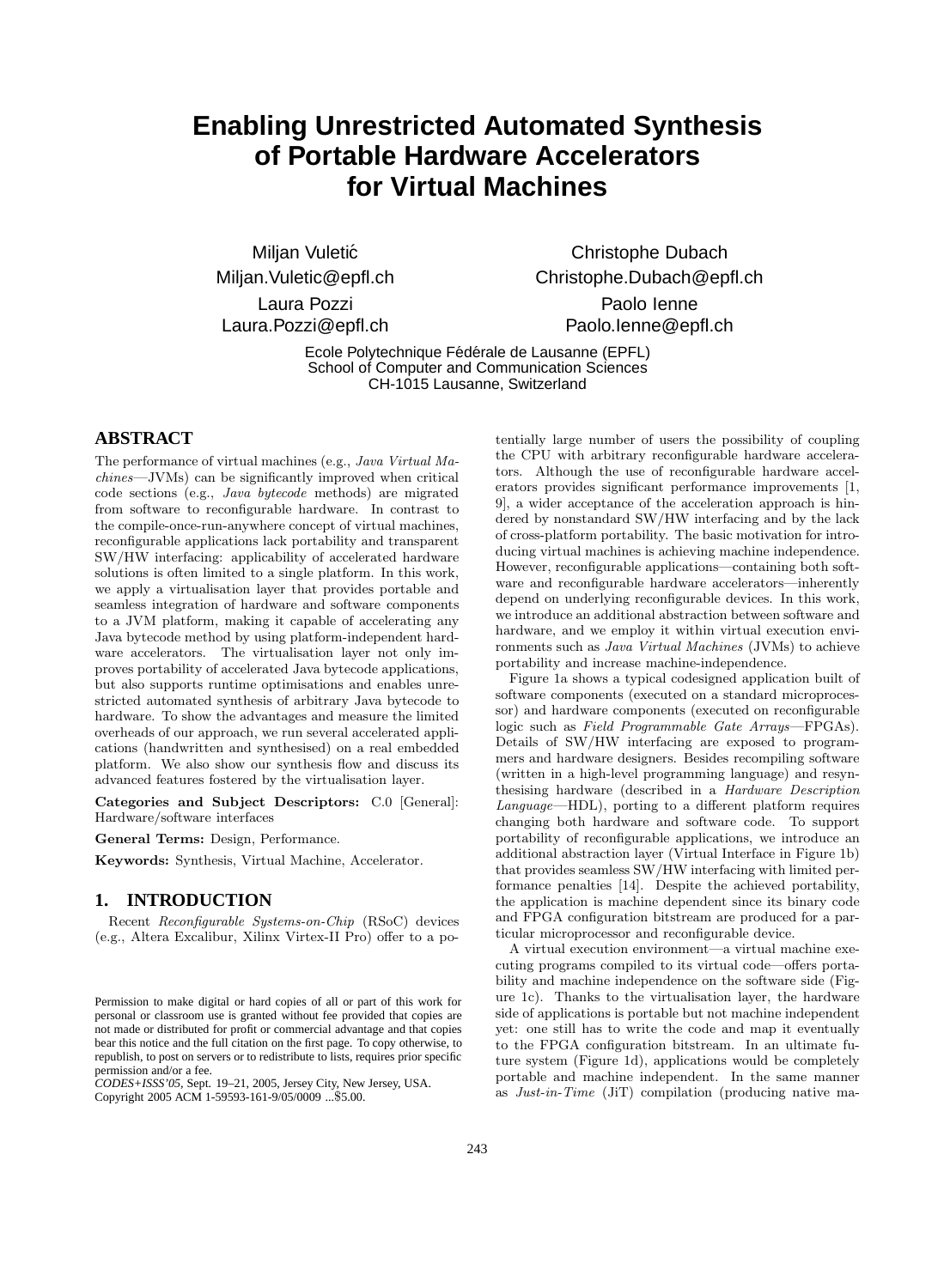

**Figure 1: Portability and machine independence of reconfigurable applications.**

chine code from bytecode) is used nowadays, the future virtual machine should employ JiT synthesis (producing FPGA configuration from bytecode) to move *any* critical software section to reconfigurable hardware accelerators.

Apart from the challenge of synthesising hardware at runtime (runtime synthesis), the major difficulty here is to synthesise hardware without any restriction on the input bytecode (unrestricted synthesis): (1) in a general case, memory access behaviour of the bytecode is not known at synthesis time, thus, it is impossible to schedule memory transfers servicing the accelerator accesses—in advance, and (2) not all of the bytecodes can be efficiently implemented in hardware. In addition, in present virtual machines without runtime synthesis (Figure 1c), increasing reusability of the generated HDL code requires portable hardware accelerators.

After related work in Section 2, we present an OS-based virtualisation layer that fosters portability and enables unrestricted synthesis in reconfigurable systems (Section 3). In Section 4, we integrate our virtualisation layer with a *Java Virtual Machine* (JVM), and we obtain portable hardware accelerators and create an environment for unrestricted automated synthesis (described in Section 5) of Java bytecode methods to hardware. Finally, we present our experiments and results in Section 6, and we conclude in Section 7.

# **2. RELATED WORK**

Software [6] and hardware [8, 9] approaches have been used to accelerate code execution in virtual machines. In the case of JVMs, industrial solutions exist that support limited or complete subset of JVM instructions (Java bytecode) directly in hardware [9] (e.g., PicoJava from Sun, Jazelle from ARM, or DeCaf from Aurora VLSI). The approach improves execution times of Java programs, but it is highly dependent on the used JVM. Other authors have addressed the optimisation problem at a higher level, by implementing Java methods in reconfigurable hardware [5, 8]. However, these solutions are usually dependent on the underlying reconfigurable platform and the used JVM. In contrast to both approaches, our solution relies on a SW/HW virtualisation layer [14] that provides portability and seamless interfacing of reconfigurable accelerators (critical Java bytecode meth-



(b) Accelerator-initiated Memory Transfers

**Figure 2: Handling memory transfers for hardware accelerators. In typical coprocessor cases (a), the programmer schedules memory transfers. In the presence of the virtualisation layer (b), the VMW manager performs memory transfers transparently to the programmer.**

ods migrated to hardware). Our approach can be used with any JVM which conforms to the Java platform standard. Moreover, our extension to the JVM execution environment allows to run these accelerators without any modification of either compiled Java bytecode or Java source.

Hardware synthesis from high-level programming languages has been a challenging topic for a long time [11]. Typical challenges are to map high-level language concepts such as pointers, memory allocation, function calls, and recursion onto hardware. Memory allocation and management in embedded systems have attracted special attention of the researcher community [2, 10]. Some authors [15] use compile-time analysis to generate distributed memory structures with custom memory managers. On the contrary, our solution is a general-purpose one: memory management is performed by the OS in runtime and the virtual memory space is unique for all accelerators. This feature together with the callback makes possible synthesis of high-level programming language concepts such as memory allocation, function calls, and recursion [14].

#### **3. SEAMLESS INTERFACING**

Nonstandard programming paradigms and SW/HW interfacing models have certainly hindered the acceptance of reconfigurable computing. Our virtualisation layer (called *Virtual Memory Window*—VMW) addresses these problems [13, 14] by reusing the simple and well-known concept of virtual memory. The VMW allows hardware accelerators to share the virtual memory address space with user applications, thus simplifying the programming paradigm and hardware interfacing, and enabling unrestricted synthesis.

**Dynamic handling of memory accesses.** Figure 2 shows typical and virtualisation layer-based reconfigurable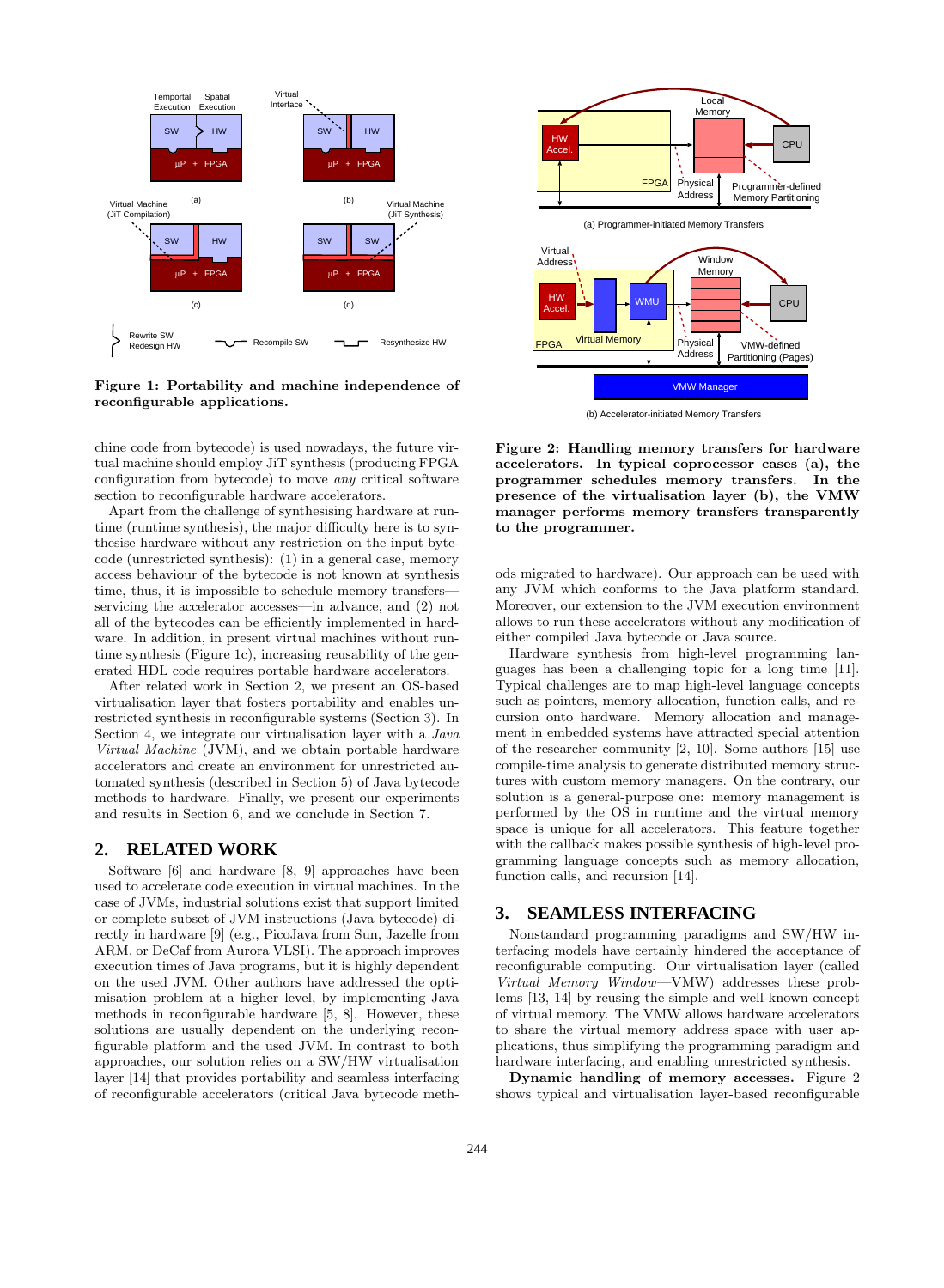(a) /\* Calling accelerator in a typical case \*/ int *idea cipher coprocessor*(int \*A, int \*B, int size) *{* data chunk = DP SIZE / 2; data pt = 0; while (data pt < size \* 8) *{ memcpy* (DP BASE, A + data pt, data chunk); \*IDEA CTRL REG = START; while(\*IDEA STATUS REG != FINISH); \*IDEA STATUS REG = INIT; *memcpy* (B + data pt, DP BASE + data chunk, data chunk); data pt += data chunk; *} }* (b) /\* Calling accelerator using virtualisation \*/ int *idea cipher coprocessor*(int \*A, int \*B, int size) *{* param.params no = 3; param.flags = IDEA CIPHER; param.p[0] = A; param.p[1] = B; param.p[2] = size; *FPGA EXECUTE* (IDEA HWACC, &param); *}*

**Figure 3: Invoking hardware accelerators for the IDEA cryptography application from C for a typical (a, burdensome) and virtualisation layer-based case (b, elegant). The system call FPGA EXECUTE passes the parameters and transfers the execution to the accelerator.**

accelerators running on behalf of the user application. In the typical case, the accelerator generates physical memory addresses of the local memory; the programmer has to partition the data (the size of the data to be processed does not necessarily fit the local memory) and schedule memory transfers from the main memory to the local memory, which requires knowledge about the accelerator memory access patterns (Figure 3a). In the virtualisation case, instead of being directly interfaced to the host platform, the hardware accelerator communicates to the rest of the system by using the virtualisation layer. The accelerator no longer generates physical memory addresses, but virtual ones translated by a hardware translation engine (called *Window Management Unit*—WMU, and functionally similar to the *Memory Management Unit*—MMU). The local memory is divided into pages and acts as a *Virtual Memory Window* (VMW). A part of the OS, the VMW *Manager* ensures that the translation is transparent to the end users. It provides a unified memory view to the main processor and the coprocessor. *Whatever* is the memory access pattern, neither programmers nor hardware designers *need to know anything about*. The virtualisation layer performs memory transfers (between the main memory and the window memory accessible by the accelerator) and enforces memory consistency dynamically at runtime, without any programmer intervention. Figure 3b shows an example of the transparent programming provided by the virtualisation layer.

**Delegating tasks to SW.** The virtualisation layer provides means for hardware accelerators to call back software. Figure 4 and Figure 5 illustrate how the virtualisation layer enables a hardware accelerator to call back software, even for sophisticated functions such as heap memory allocation (e.g., malloc from the standard C library; although it is usually not explicit in a virtual machine bytecode, virtual machines use a similar function for object creation). This feature further facilitates the synthesis and HW/SW partitioning. When resumed after the malloc finishes, the accelerator can use the pointer to allocated memory without any obstacles: the generated addresses will initiate the transfer of the accessed data to the local memory of the accelerator.

**Portability.** The virtualisation layer makes SW/HW interfacing seamless: calling a reconfigurable accelerator from



**Figure 4: Memory allocation callback. Since hardware accelerators have unified memory image with software, using the** *malloc* **result is straightforward.**



**Figure 5: Library code for** *malloc* **callback. When the accelerator calls back the software, the library invokes the appropriate function and returns the virtual memory pointer back to the accelerator. Execution of the hardware accelerator is then resumed.**

a user application is as simple as a common function call (e.g., the programmer can pass virtual memory pointers to accelerators). On the other side, designing (or synthesising from software) the accelerator hardware imposes no memory constraints (e.g., the hardware HDL code uses virtual memory addresses to access data). Application software and accelerator hardware are made portable: the VMW manager and the WMU hide platform-related details and make applications platform independent. Supposing that the virtualisation layer is already present, porting a reconfigurable application to a new platform would require just recompiling and resynthesising, *without any change* to the software and hardware source code (Figure 1b).

**Dynamic optimisations.** As it participates in application execution and communication transactions, the virtualisation layer can dynamically decide when and where to improve execution. For example, with additional hardware support in communication assistants, it can detect memory access patterns generated by hardware accelerators [12]. Then, it can predict future accesses and employ a prefetching technique trying to hide the memory copy latency.

#### **4. VIRTUAL MACHINE INTEGRATION**

We integrate the virtualisation layer within the JVM, for supporting migration of any Java bytecode method to hardware accelerators and for enabling their unrestricted automated synthesis. Using the JNI interface [7] is a typical and JVM-independent way to extend the JVM. The JNI defines, for a class, a native library (e.g., written in C) that implements some methods of the class. We use an extended class loader and a JNI-based native library to call hardware accelerators from the Java bytecode.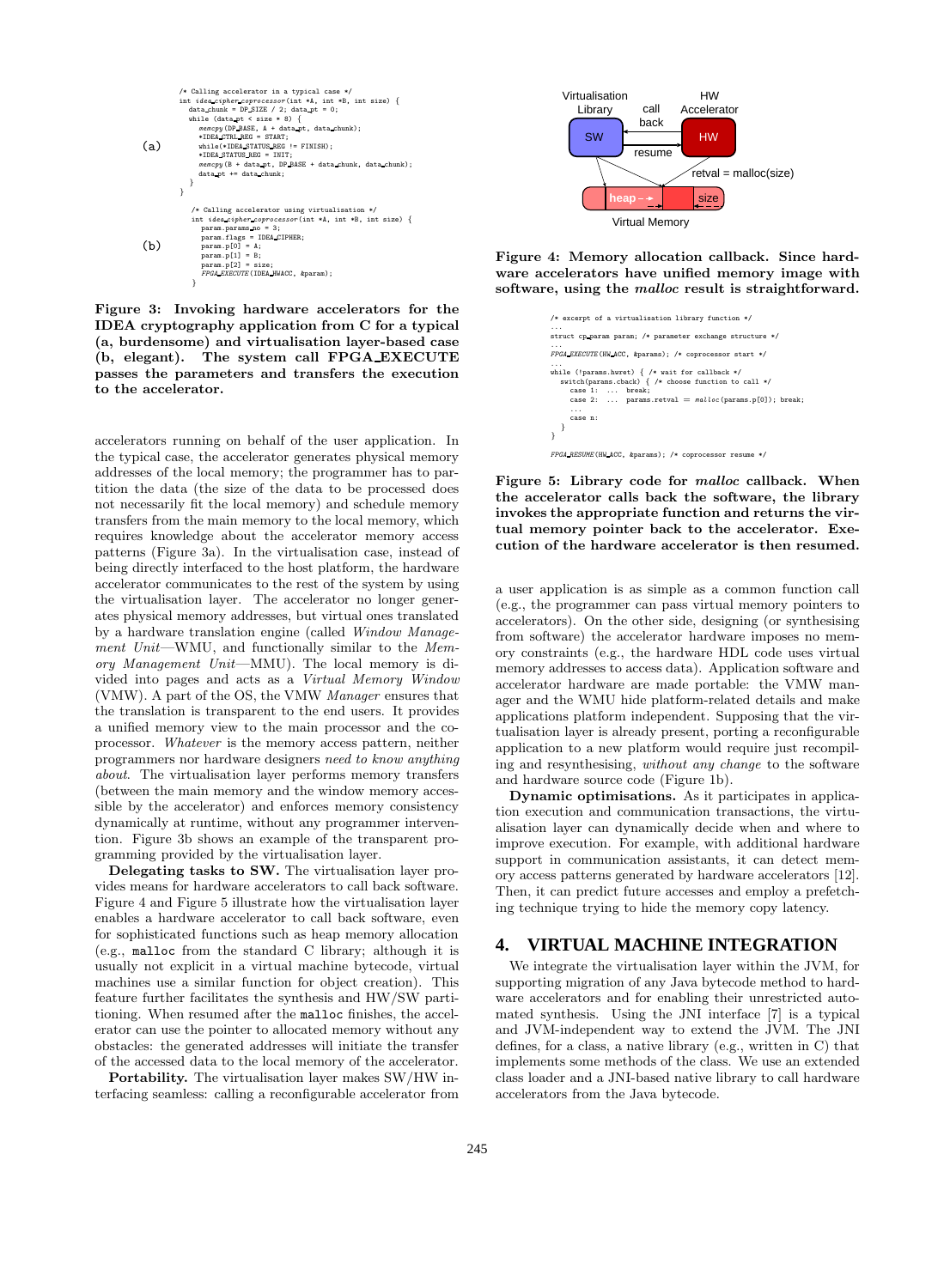

**Figure 6: Steps involved in the execution of a coprocessor from Java. The class loader patches the application class and creates the bridge class. Calls to the accelerated methods are transfered to reconfigurable hardware through the JNI mechanism and our virtualisation layer.**

| /* IDEAEngine Java class */<br>void encrypt (<br>byte[] data_in,<br>byte[] data out,<br>int[] key | /* Bridge Java class */<br>void <i>VMWrun</i> (<br>int methodId.<br>byte[] data_in,<br>byte[] data out,<br>int[] key | /* Bridge native library */<br>void VMWrun (<br>int methodId.<br>$\ldots$ ) {<br>FPGA_EXECUTE(&param); |
|---------------------------------------------------------------------------------------------------|----------------------------------------------------------------------------------------------------------------------|--------------------------------------------------------------------------------------------------------|
|---------------------------------------------------------------------------------------------------|----------------------------------------------------------------------------------------------------------------------|--------------------------------------------------------------------------------------------------------|

**Figure 7: Invoking hardware accelerators from a Java application. The original method is replaced with the call to a bridge class. The bridge class calls the native library which runs the accelerator.**

Figure 6 shows the whole path from Java to coprocessor execution. An XML descriptor file and FPGA bitstream configuration accompany the Java bytecode of the application. The XML file defines which methods are to be executed in hardware and where the corresponding FPGA configurations reside. At class-invocation time, the class loader changes the Java bytecode of the application by replacing accelerated methods with calls to the corresponding native methods in the Java bridge class. Calling a native method, at execution time, invokes its native implementation through the JNI interface. The native implementation launches the hardware accelerator through the virtualisation layer. The described approach (1) is completely invisible for the programmer, (2) does not require changes in the original Java bytecode, and (3) does not depend on the used JVM.

**Java Bridge Class.** Our class loader constructs the Java bridge class dynamically at class-invocation time. It adds to the bridge class a native method prototype for each method to be accelerated in hardware. We use a predefined name (*VMWrun* in Figure 7) for all accelerated methods and we rely on the JVM capability to handle overloaded methods (same name but different number and type of arguments).

**Java Native Bridge.** The JVM links through JNI any native method of the bridge class to the same function in the native library. The application programmer is *unaware* of the existence of native methods and hardware accelerators. Its thread-based implementation is shown in Figure 8.

**Parameter passing.** The native implementation must handle different coprocessors: neither their parameter type nor their number is known at compile time. After using the method identifier to read the number of parameters and their types from the XML descriptor file, it retrieves the parameters thanks to the *variable arguments* feature of C.

**Accessing JVM objects.** The native implementation has to interpret correctly the type of parameters received



**Figure 8: The three different threads of the native implementation. The main thread that contains the "entry point" and controls the accelerator through the VMW services, the mapping thread that configures the FPGA (for the first use) with the bitstream file, and the callback thread which services possible hardware callbacks.**

from the JVM. If necessary, conversions are done using an appropriate JNI function. For example, obtaining a native pointer for an object reference—there are no pointers in Java—requires calling the JNI function. This discipline also maintains memory consistency, since the garbage collector does not move the acquired objects until their release.

**Coprocessor Callback.** To perform a callback (Section 3), an accelerator passes the method identifier with other arguments to the native function through the VMW interface (Figure 8). The callback feature allows performing high level operations (e.g., object allocation, synchronisation, virtual method invocation) that require support of the JVM. This is essential when it comes to unrestricted automated synthesis (Section 5) from Java bytecode to hardware.

## **5. UNRESTRICTED SYNTHESIS**

As discussed in Section 3, the virtualisation layer facilitates unrestricted automated synthesis [4, 14]: sharing the same virtual memory, dynamically handling accelerator memory accesses, and having a standardised possibility to callback software enables synthesis of any Java bytecode method to reconfigurable hardware. Even sophisticated high-level language concepts such as object creation (recall the malloc example in Section 3), method invocation, and recursion can be executed in hardware with the help of the JVM. The presence of the virtualisation layer makes software to hardware migration easier: the migration could even happen dynamically, at runtime (as suggested in Figure 1d). Then, however, logic synthesis and place and route runtime become a major challenge—these issues are beyond the scope of this paper.

Figure 9 shows our basic synthesis flow (Compiler). Its inputs are Java bytecode of critical methods and a compiler configuration file. The flow consists of typical high-level synthesis phases [3]: (1) sequencing graph construction, (2) resource binding and operation scheduling, and (3) code construction. The generated VHDL code describes the interconnections between the resources and the finite state machines resulting from the scheduling step. An EDA synthesis tool and the FPGA vendor back end produce the bitstream file. Another output of the flow is the XML descriptor file specifying which methods are mapped to the FPGA.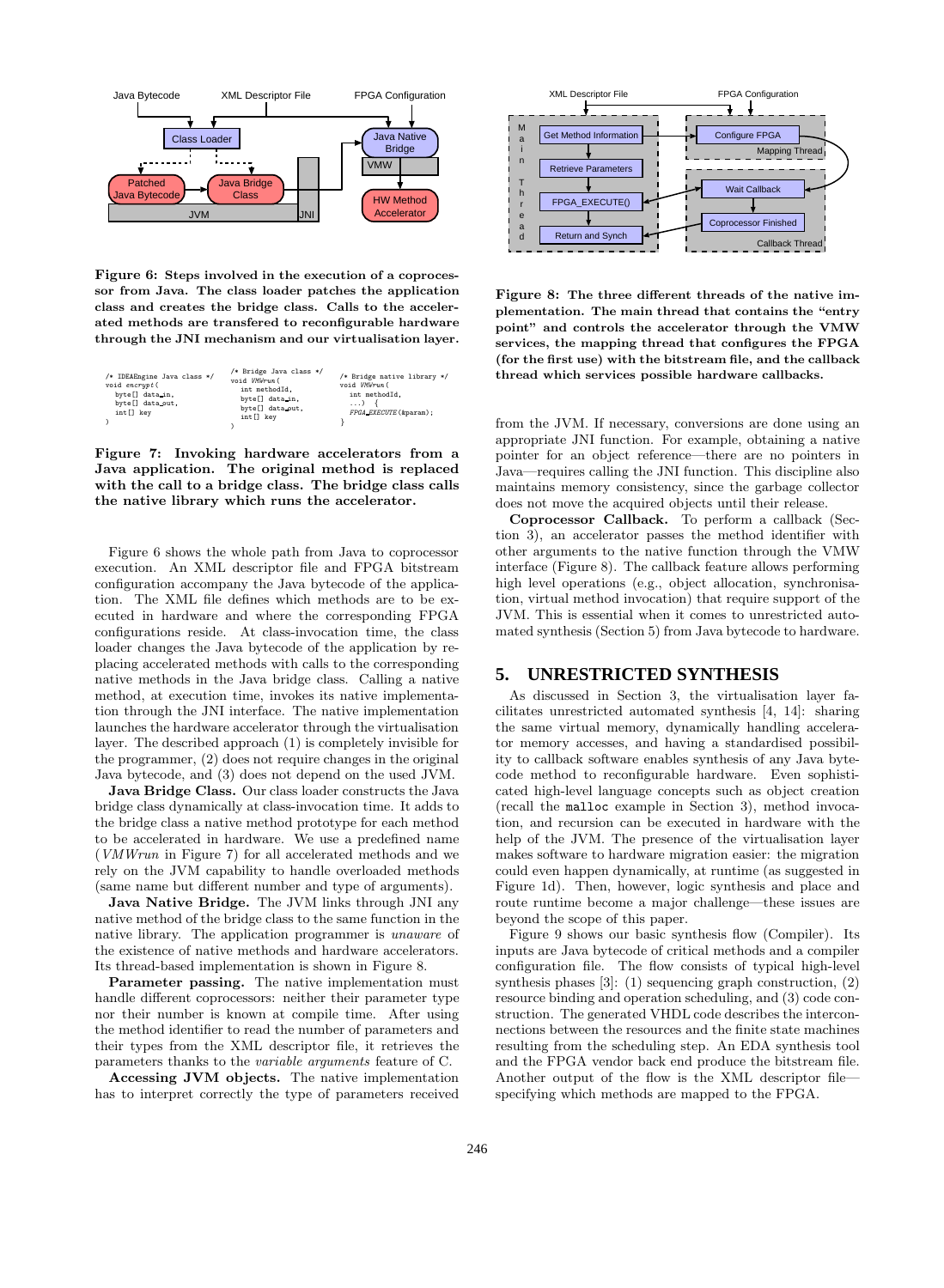

**Figure 9: Automated unrestricted synthesis flow. Our flow creates HDL code of the accelerator and the XML descriptor file from the Java bytecode of methods to be accelerated.**

#### **6. EXPERIMENTS**

The measurement results refer to an embedded development board based on the Altera Excalibur device (containing an ARM processor running at 133MHz in the ASIC part, surrounded by the FPGA logic). Kaffe, an open source virtual machine, runs on top of a Linux kernel in the JiT mode. The virtualisation layer is implemented as a Linux module (the VMW manager) and a hardware component in the FPGA (the WMU). Although the FPGA we used is the smallest in its family (Altera EXPA1), the virtualisation area overhead is acceptable: the WMU uses no more than one-fifth of the FPGA resources. The time for FPGA configuration is not measured since it becomes irrelevant when the program is used for a longer period.

**Speedup for Typical Input Data Sizes.** First, in Figure 10, we present the speedup obtained for two handwritten cryptographic applications (IDEA—*International Data Encryption Algorithm*—in Figure 10a and AES—*Advanced Encryption Standard*—in Figure 10b), for typical input data sizes (for small data sizes the overhead is exposed, as we show in Figure 12). Significant performance improvements are achieved compared to the JVM-only execution of the Java bytecode applications, *without any explicit accelerator invocation in the application code*. The experiments in Figure 10 show that a dynamic optimisation in the virtualisation layer such as *prefetching* can be used transparently to increase performance. Beyond sequential memory accesses exercised by the two algorithms, future extensions of the virtualisation layer could also handle prefetching for other memory access patterns and minimise their impact on performance. Although the virtualisation layer introduces overheads, its presence can be transformed into an additional advantage: applications can benefit from runtime optimisations *without any change to the user software and hardware*.

**Synthesis Results.** Figure 11 shows execution times for two coprocessors synthesised directly from the critical Java bytecode methods of two Java applications (the IDEA cryptography and the ADPCM voice decoding application). The execution times are compared to pure Java bytecode executed in the JiT-enabled JVM, pure SW compiled to the machine binary code, and a handwritten VMW-based coprocessor. The current synthesis flow lacks some common optimisation passes to improve performance and ex-



**Figure 10: Execution times of the IDEA and AES applications for different input data sizes. Prefetching (PF) in the virtualisation layer improves performance: no user action is required.**



**Figure 11: Execution times of synthesised IDEA and ADPCM coprocessors compared to Java, C, and handwritten coprocessors.**

ploit hardware parallelism. On the other side, relying on the virtualisation layer, it can map arbitrary Java bytecode to hardware. Although not as fast as handwritten, the synthesised coprocessors provide performance improvements, in comparison to the JVM with JiT. Furthermore, the performance improvement comes for free since there is *neither programmer nor designer intervention*: the synthesis flow produces the FPGA configuration and the XML descriptor file automatically (as shown in Figure 9).

The complexity of the synthesised coprocessors is comparable to the complexity of the handwritten ones. For example, the synthesised IDEA coprocessor occupies slightly more reconfigurable logic than the handwritten IDEA (4100 logic cells compared to 3600). Nevertheless, the logic in the handwritten coprocessor is used more efficiently, as the performance figures indicate. Improving the logic efficiency should be addressed by additional compiler passes.

**Overhead Measurement.** In Figure 12, we show the overhead of invoking the IDEA coprocessor for small input data sizes (one IDEA block equals to 8 bytes): execution time of the pure Java version against the execution time of the accelerated version. The execution time of the accelerated version is composed of several time components. The first is the overhead introduced by the Java bridge and its native library (parsing the XML descriptor file and creat-